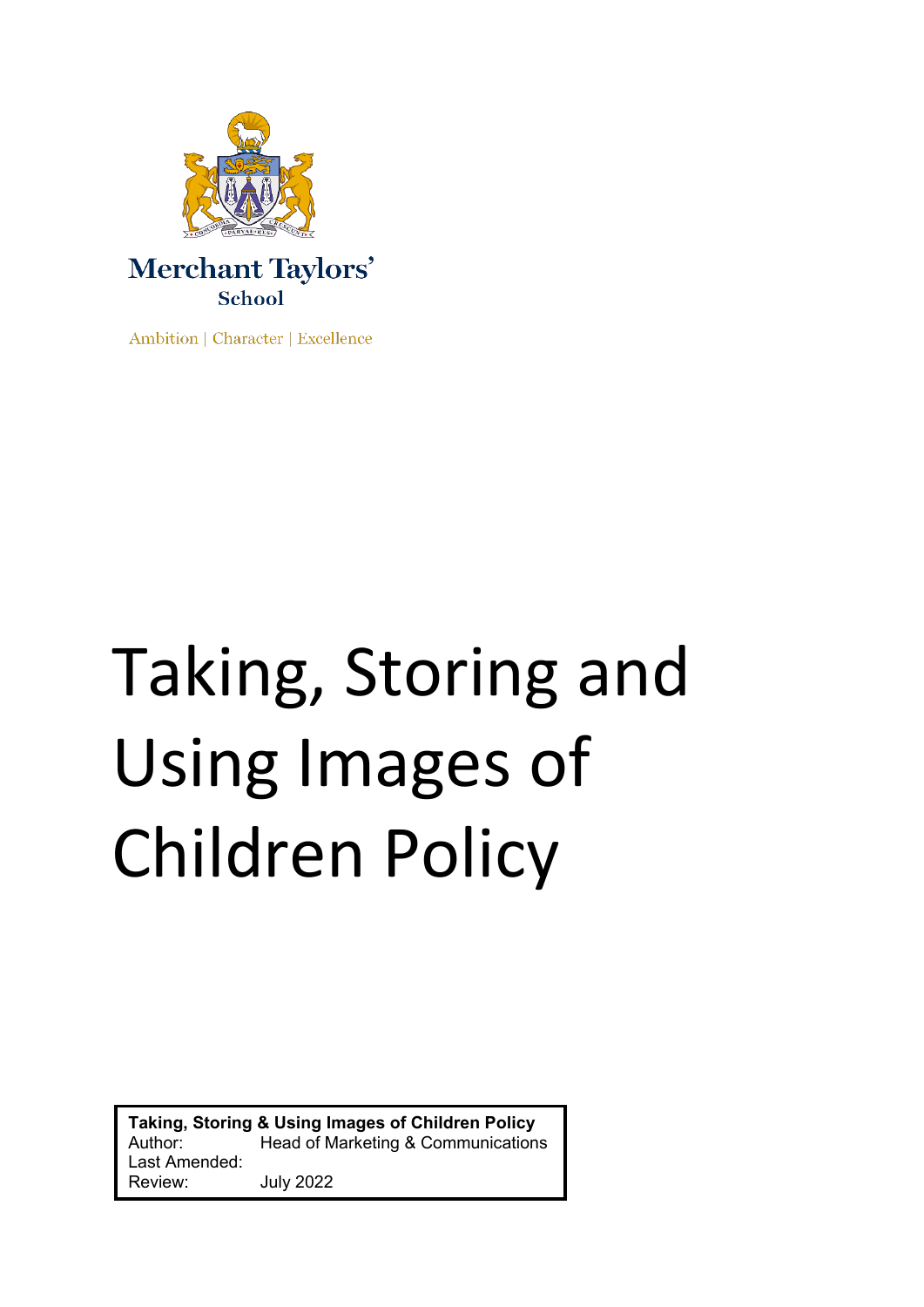#### **Introduction**

This policy document provides information to pupils and their parents, carers or guardians (referred to in this policy as "parents") about how images of pupils are normally used by Merchant Taylors' School ("the School"). It also covers the School's approach to the use of cameras and filming equipment at School events and on School premises by our staff, parents and pupils themselves, and the media.

It acknowledges that our obligations under the General Data Protection Regulation (GDPR) have an impact on how everyone associated with the School takes, stores and uses photographs.

It applies in addition to the School's Terms and conditions and any other information the School may provide about a particular use of pupil images, including more general information about use of pupils' personal data, e.g. the School's **Privacy Policy and ICT Acceptable Use Policy.**

## **General Points**

Certain uses of images are necessary for the ordinary running of the School; other uses are in the legitimate interests of the School and its community and unlikely to cause any negative impact on children. The School is entitled lawfully to process such images and take decisions about how to use them, subject to any reasonable objections raised.

Parents who accept a place for their child at the School are invited to indicate agreement to the School using images of their child as set out in this policy, by completing the consent form issued before their child starts with us, and may from time to time be asked to give permission if a particular use of the pupil's image is requested. However, parents should be aware of the fact that certain uses of their child's images may be necessary or unavoidable if, for example, they are included incidentally in CCTV or a photograph.

We hope parents will feel able to support the School in using pupil images to celebrate the achievements of pupils, sporting and academic; to promote the work of the School; as well as for important administrative purposes such as identification and security.

Any parent who wishes to limit the use of images of a pupil for whom they are responsible should contact the Head's PA for the School by email or via the Contact Us form available to parents once they log into the website.

Parents should be aware that, from the age of 13 and upwards, the law recognises pupils' own rights to have a say in how their personal information is used – including images.

# **Use of Pupil Images in School Publications and Video**

Unless the relevant pupil or their parent has requested otherwise, the School will use images of its pupils to keep the School community updated on the activities of the School, and for marketing and promotional purposes, including:

- in communications with the School community (parents, pupils, staff, Governors and former pupils) including by email, on the School intranet and by post;
- on the School's website and, where appropriate, via the School's social media channels, eg Twitter, Instagram and Facebook. Such images would not normally be accompanied by the pupil's full name without permission, unless the pupil's name was already in the public domain, as can be the case, for example, if they are representing their county in sport;
- on internal displays (including clips of moving images) on digital and conventional notice boards within the School premises;
- as part of our video celebrations of the academic year, used at Prizegivings, Assemblies and on Open Events;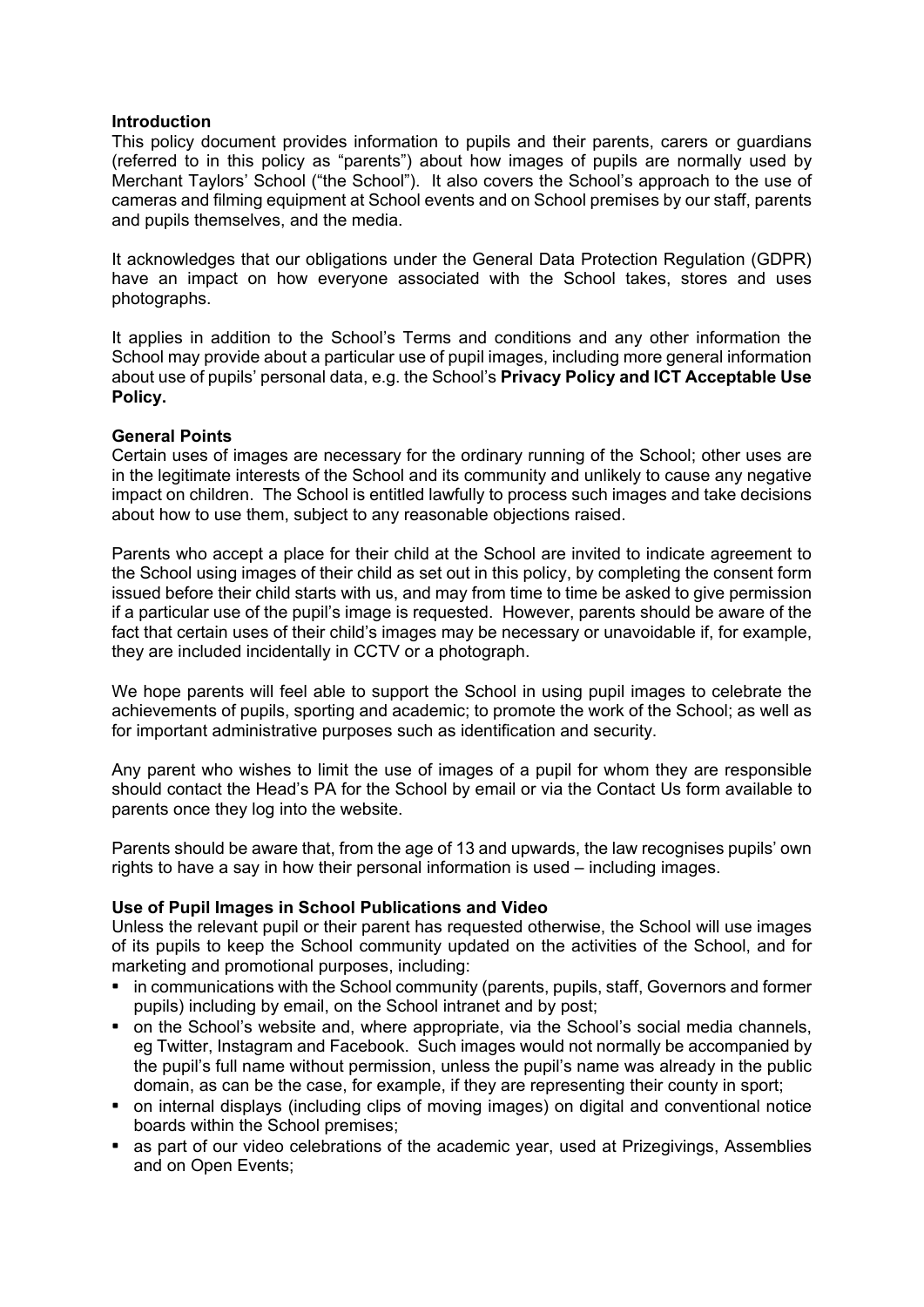• in the School's prospectus, and in online, press and other external advertisements for the School. Such external advertising would not include any pupil's name and in some circumstances, the School will seek the parent or pupil's specific consent, depending on the nature of the image or the use;

The School will only use images of pupils suitably dressed and the images will be stored **securely and centrally**. Occasionally a professional photographer or video maker will be used for marketing and promotional purposes, or to take traditional formal School photographs.

## **Use of Pupil Images for Identification and Security**

All pupils are photographed on entering the School for the purposes of internal identification. These photographs identify the pupil by name, year group, house and form/tutor group.

CCTV is in use on School premises, and will sometimes capture images of pupils. Images captured on the School's CCTV system are used in accordance with the **Privacy Policy** and **CCTV Policy** and any other information or policies concerning CCTV which may be published by the School from time to time.

## **Use of Pupil Images in the Media**

Where practicably possible, the School will always notify parents in advance when the media is expected to attend an event or school activity in which their child is participating, and will make every reasonable effort to ensure that any pupil whose parent or carer has refused permission for images of that pupil, or themselves, to be made in these circumstances are not photographed or filmed by the media, nor such images provided for media purposes.

The media often asks for the names of relevant pupils to go alongside the images, and these will be provided only if it is deemed appropriate from a safeguarding perspective.

#### **Security of Pupil Images**

Professional photographers and the media are accompanied at all times by a member of staff when on School premises. Photos of pupils are usually taken by members of staff, and if external photographers or video companies are used the School makes every effort to ensure that any images of pupils are held by them securely, responsibly and in accordance with the School's **Data Protection** and **Privacy Policy.**

The School takes appropriate technical and organisational security measures to ensure that images of pupils held by the School are kept securely on School systems, and protected from loss or misuse. The School will take reasonable steps to ensure that members of staff only have access to images of pupils held by the School where it is necessary for them to do so.

All staff are given guidance on this policy, and on the importance of ensuring that images of pupils are made and used reasonably, only for School purposes, and in accordance with School policies and the law.

#### **Use of Cameras and Filming Equipment (including mobile phones) by Staff**

- Staff should not take photographs on personal devices, such as mobile phones, unless there is no other option. If they do, for example to capture a moment for a news story or social media posting, they should pass the image on as soon as possible to the Marketing & Communications Department, and then delete from their device.
- Photographs of pupils (including those taken for educational purposes) should be passed to the Marketing Department as soon as is reasonably practical and deleted from the individual staff member's devices, cloud backups and server space. This allows the best ones to be selected and filed into the School's secure photo archive. Staff are encouraged to only pass on those photos for the archive which are of a standard that mean they are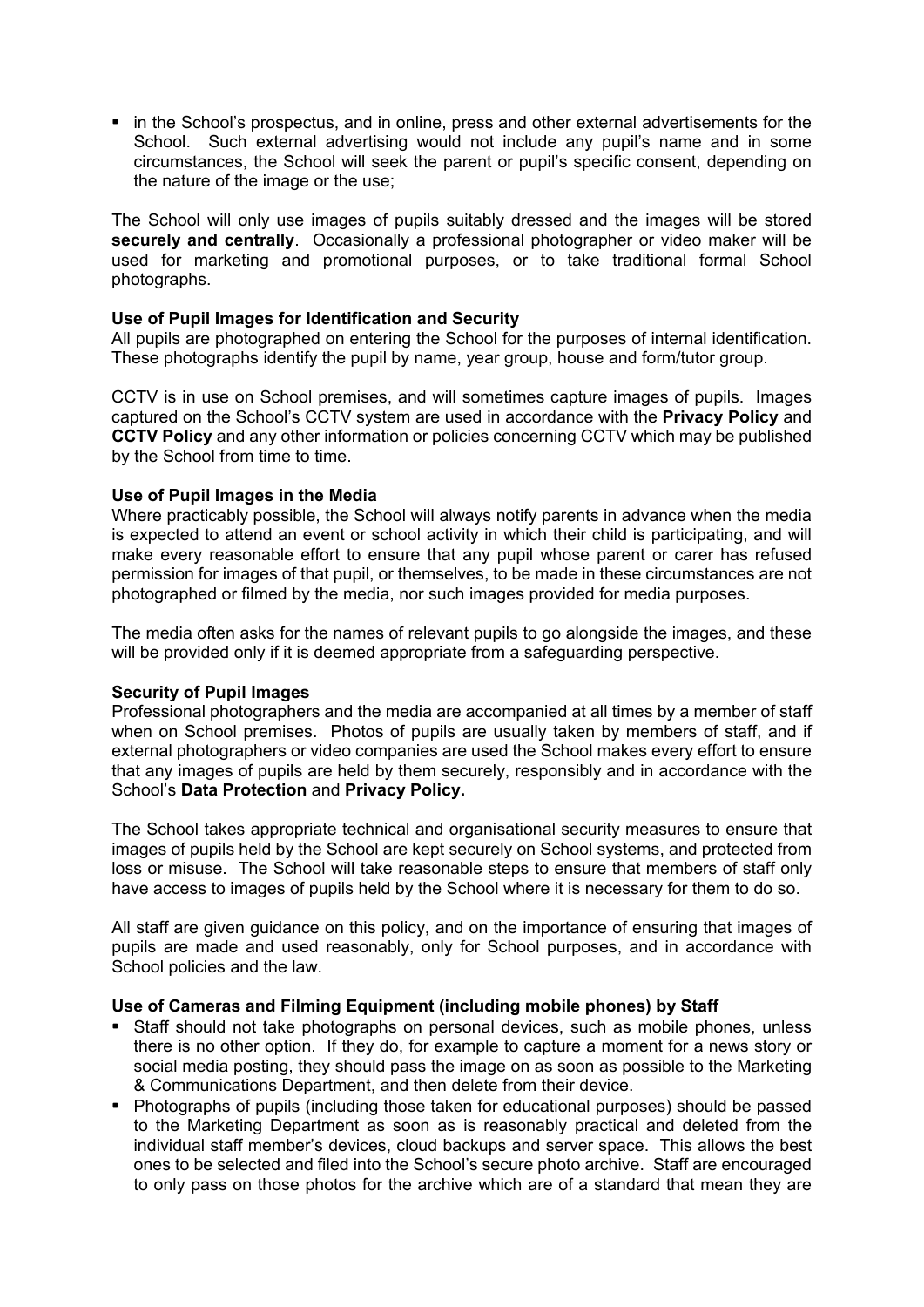likely to be used, or be of some historical importance. The photo archive is only accessible to Marketing Department staff.

• Staff are not permitted to share images of pupils in the public domain, without the approval of the Head of Marketing and Communications. Images of pupils are not allowed to be used to advertise third parties.

# **Use of Cameras and Filming Equipment (including mobile phones) by Parents**

Parents, carers or close family members (hereafter, parents) are welcome to take photographs of (and where appropriate, film) their own children taking part in School events, subject to the following guidelines, which the School expects all parents to follows:

- We do not permit parents to take photos or to film shows, plays or concerts, so the copyrights are not infringed, and performers and those also attending the performances are not disturbed
- Parents are asked not to take photographs of other pupils, except incidentally as part of a group shot, without the prior agreement of that pupil's parents.
- Parents are reminded that such images are for personal use only. Images which may, expressly or not, identify other pupils should not be made accessible to others via the internet (for example on Facebook), or published in any other way.
- Parents may not film or take photographs in changing rooms or backstage during School productions, nor in any other circumstances in which photography or filming may embarrass or upset pupils.
- The School reserves the right to refuse or withdraw permission to film or take photographs (at a specific event or more generally) from any parent who does not follow these guidelines, or is otherwise reasonably felt to be making inappropriate images.
- The School sometimes records plays and concerts professionally (or engages a professional photographer or film company to do so), in which case CD, DVD or digital copies may be made available to parents to purchase. Parents of pupils taking part in such plays and concerts will be consulted if it is intended to make such recordings.
- Parents must not take photos or videos of members of staff or other parents without their express consent.

# **Use of Cameras and Filming Equipment by Third Parties (other than those mentioned above)**

- No filming or photography can happen on campus without the prior approval of the Head of Marketing and Communications, and the person filming or taking photographs will be accompanied by a member of the Marketing & Communications Team.
- They must adhere to the principles outlined in this policy, therefore it will only be in specialist situations when staff are unable to carry out the tasks involved that we would use external film crews or photographs.
- If third party film crews or photographers are used appropriate contracts and due diligence in relation to the taking and handling of images of the pupils on the School's behalf will be put in place.

# **Sanctions**

The misuse of images, cameras or filming equipment in a way that breaches this policy, or any of the School's related policies is always taken seriously, and may be the subject of disciplinary procedures or dealt with under the relevant policy as appropriate.

# **Publication and Review**

This policy will be published on the School website and a link to it shared with staff, parents and any third party photographers and film crews should we use them.